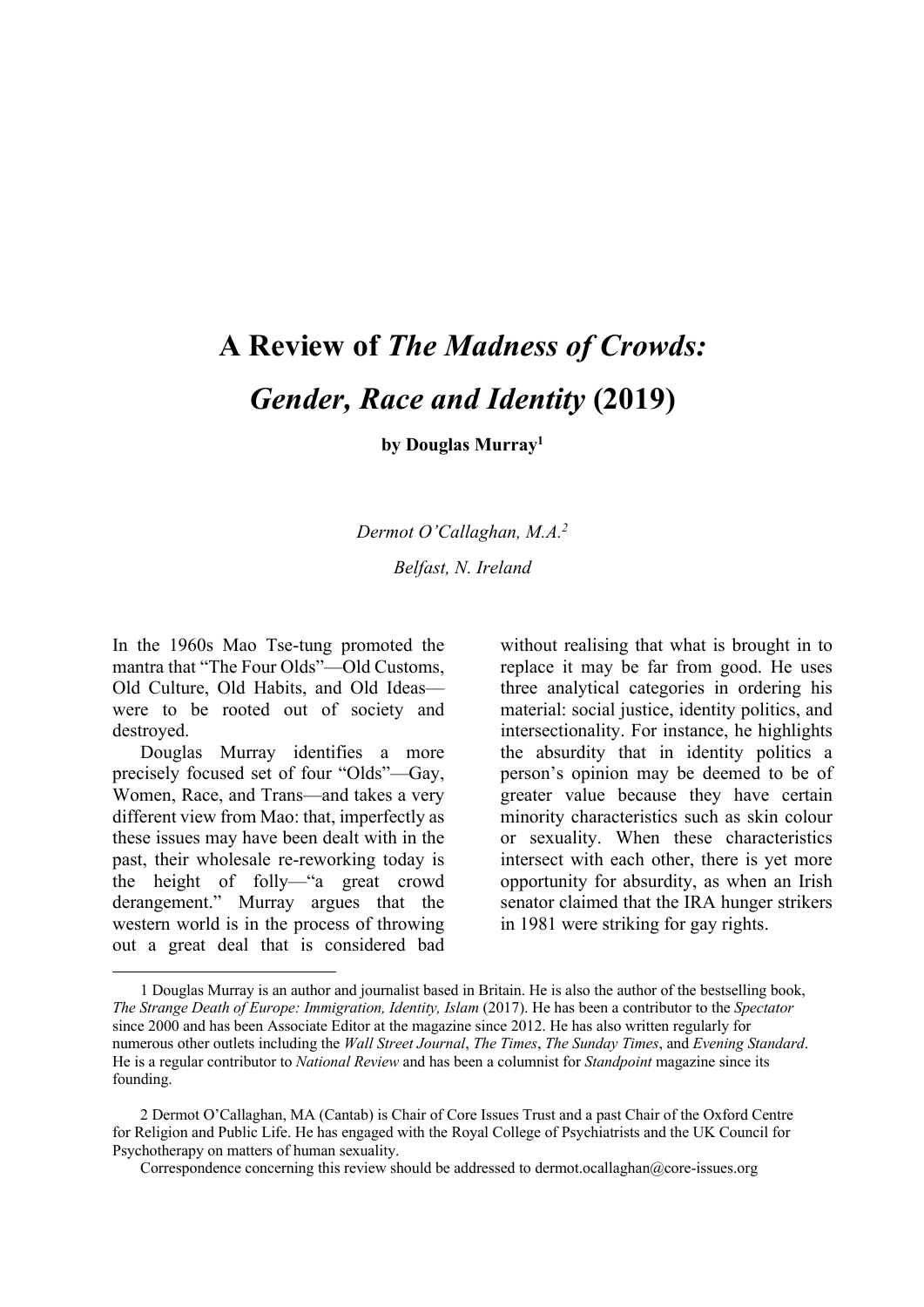Having outlined the broad contours of the minefield, Murray introduces the concept of tripwires, which may cause the unwary to take an ill-advised (politically incorrect) step with serious consequences.

He gives example after example of the herd mentality: unthinkingly following leaders whose positions are usually ill thought-out (and often Marxist). Moreover, when the declared objectives have been achieved (the battle almost won), these leaders seem to want to intensify the fighting when a more rational mind would tell them that the time had come to cease hostilities.

## **Gay**

The first tripwire Murray identifies is "anything to do with homosexuality." The historic injustice against gays had been overcome by the end of the twentieth century, but instead of stopping the battle, activists added multiple letters to LGB, and then "something ugly happened." Everyone (including Stonewall) had been opposed to same-sex marriage, but now it became a foundational tenet. Although the train had almost reached its stated destination, it suddenly picked up speed and "went crashing down the tracks and into the distance." Examples include the American Psychological Association feeling the need "to advise its members on how to train 'traditional masculinity' out of boys" and an article about cycling deaths in London entitled "Roads Designed by Men Are Killing Women."

Murray is gay and does not support change-allowing therapy. Nevertheless, he sympathetically describes the brutal media experience of Dr. Michael Davidson of Core Issues Trust, who works with people who voluntarily seek help to reduce unwanted same-sex attractions. Davidson was treated with unprofessional rudeness by Piers Morgan on live TV, being called "bigoted," "malevolent," and "dangerous," but remained composed throughout the interview.

Murray likewise criticises the behaviour of the gay activists who forced Core Issues Trust to move the London premiere of their documentary film *Voices of the Silenced* to a different location by putting pressure on the original theatre venue to cancel the event. "None of the press which had sought to silence *Voices of the Silenced* had shown that [Davidson was] forcing unwilling participants to submit to a regime of heterosexual conversion." Rather, these critics redefined words so that "voluntary" meant "forced" and "counselling" meant "persecution."

In western society there have been many screeching U-turns on matters relating to "gay." Nicky Morgan MP voted against same-sex marriage in 2013. Two years later (on a fast track to political promotion he could have added) she held that such a view was "not merely evidence of 'extremism' but fundamentally un-British." Hillary Clinton had made a similar about-turn in the USA. Having painted this background, Murray embarks on a commendably open and persistent search for the causes of "gay" in order to better understand its growing acceptance in western society.

#### *What Causes Gay?—The Current APA View*

Although the general public have largely been persuaded that people are "born gay," he notes that the American Psychological Association says, "There is no consensus among scientists for the exact reasons [for sexuality]. . . . Many think that nature and nurture both play complex roles; most people experience little or no sense of choice about their sexual orientation." So, nature plus nurture plus not much choice.

## *What Causes Gay?—2014 Royal College of Psychiatrists Statement*

Murray comments (p. 25) that "In 2014 the Royal College of Psychiatrists in London issued a fascinating 'statement on sexual orientation.'" He is impressed by their view that "sexual orientation is determined by a combination of biological and postnatal environmental factors. . . . There is no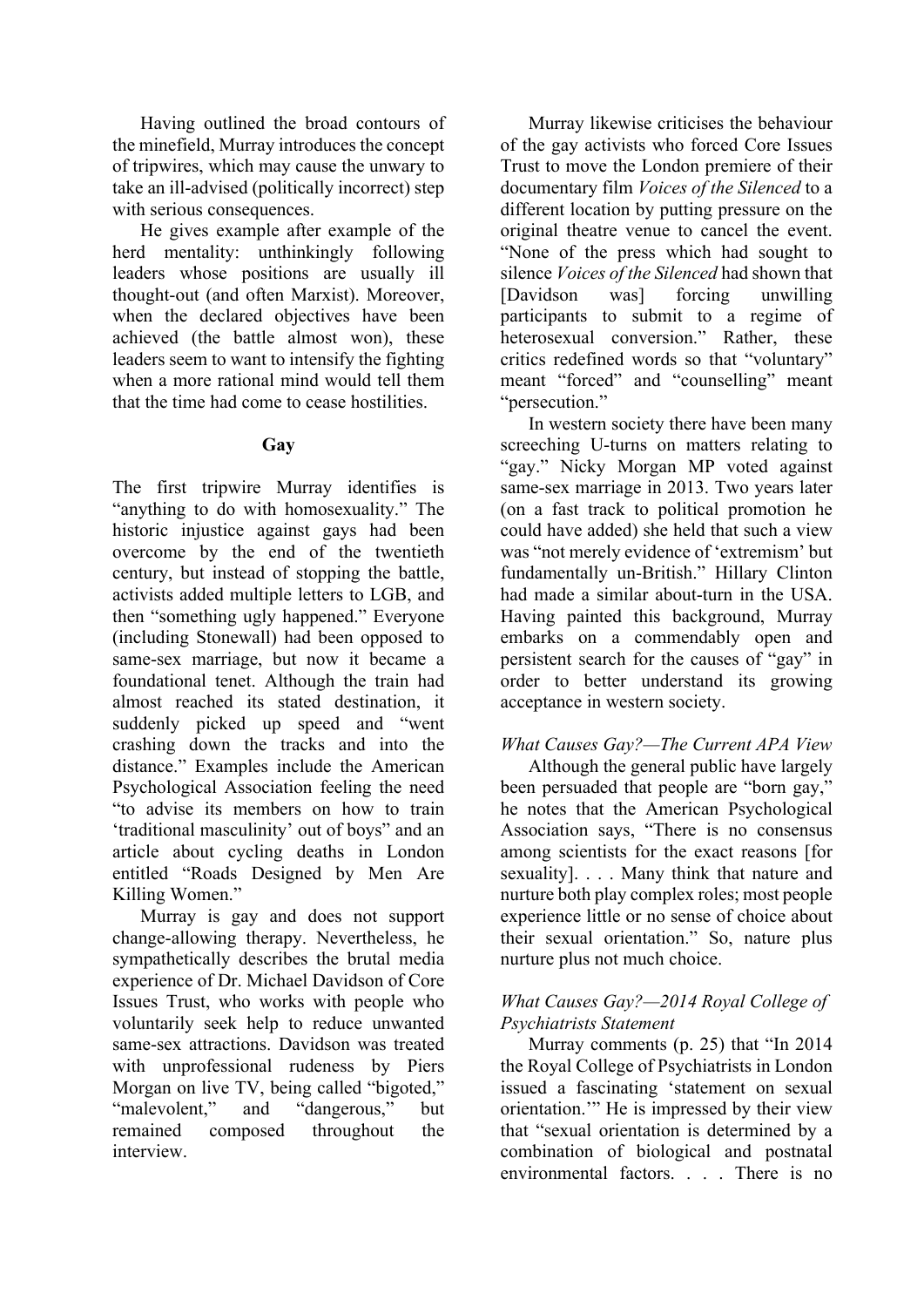evidence to go beyond this and impute any kind of choice into the origins of sexual orientation." (This is in fact essentially the same as the APA nature-plus-nurture-plusnot-much-choice formula set out above. In anticipation of the discussion set out below, the reader should take note of the word *postnatal* as a vital key to applying this formula.)

## *What Causes Gay?—Royal College of Psychiatrists Previous Position 2007*-*2013*

Murray is apparently unaware of the controversy that preceded the RCP's 2014 position. Just a year earlier, the Royal College had given the Church of England a very different account:

It would appear that sexual orientation is biological in nature . . . there is no substantive evidence to support the suggestion that the nature of parenting or early childhood experiences play any role in the formation of a person's fundamental heterosexual or homosexual orientation.3

It is clear that a massive shift occurred in the RCP's position on the causation of sexual orientation from 2013 ("biological . . . no substantive evidence of childhood experiences") to 2014 (the importance of "postnatal environmental factors"). It is also clear that in 2013 the College had misinformed the Church that the causation was purely biological. It has never corrected that error, which also undoubtedly influenced the British parliament's decision to change the law to permit same-sex marriage.

## *What Caused the 2014 Change in RCP's View?*

The pre-2014 RCP statement was written as a submission to a Church of England "Listening Process" on human sexuality in 2007. A remarkable sequence of events then

<sup>3</sup> https://reflectionsasia.wordpress.com/

 $\overline{\phantom{a}}$ 

2008/01/03/royal-college-of-psychiatrists-

occurred which embarrassed the RCP. The Church of England set up a second Working Group on Human Sexuality, which produced *The Pilling Report* in November 2013. RCP simply dusted off its flawed 2007 submission and re-submitted it, virtually unchanged, to this second Church committee.

In parallel with this, Core Issues Trust (CIT) wrote a critical analysis (published as a booklet, *Beyond Critique*) of the 2007 document and submitted this analysis to the committee. Thus, the Pilling group found itself in effect looking at the RCP's 2007 document side-by-side with CIT's criticisms of that document.

Of the many flaws in the RCP position highlighted by CIT, Pilling drew attention to two, as follows (indented text, headings, and paragraph numbers below are all written by Pilling):

## **Is homosexuality harmful or is harm the result of social prejudice?**

**205**. The evidence indicates that there is a greater instance of mental and physical illness and substance abuse among homosexual people than among the population at large. Thus, a major study by researchers from Harvard Medical School in 2001 concluded that 'homosexual orientation . . . is associated with general elevation of risk for anxiety, mood and substance-use disorders and for suicidal thoughts and plans.' In addition, many gay men in particular have a tendency to engage in high risk sexual activity. However, there is disagreement about the reasons why this is the case.

**206.** One view is that it is due to the discrimination that gay and lesbian people continue to face. Thus, the submission from the Royal College of Psychiatrists declares: There is now a large body of research evidence that indicates that being gay,

submission-to-the-church-of-england%E2%80%99slistening-exercise-on-human-sexuality/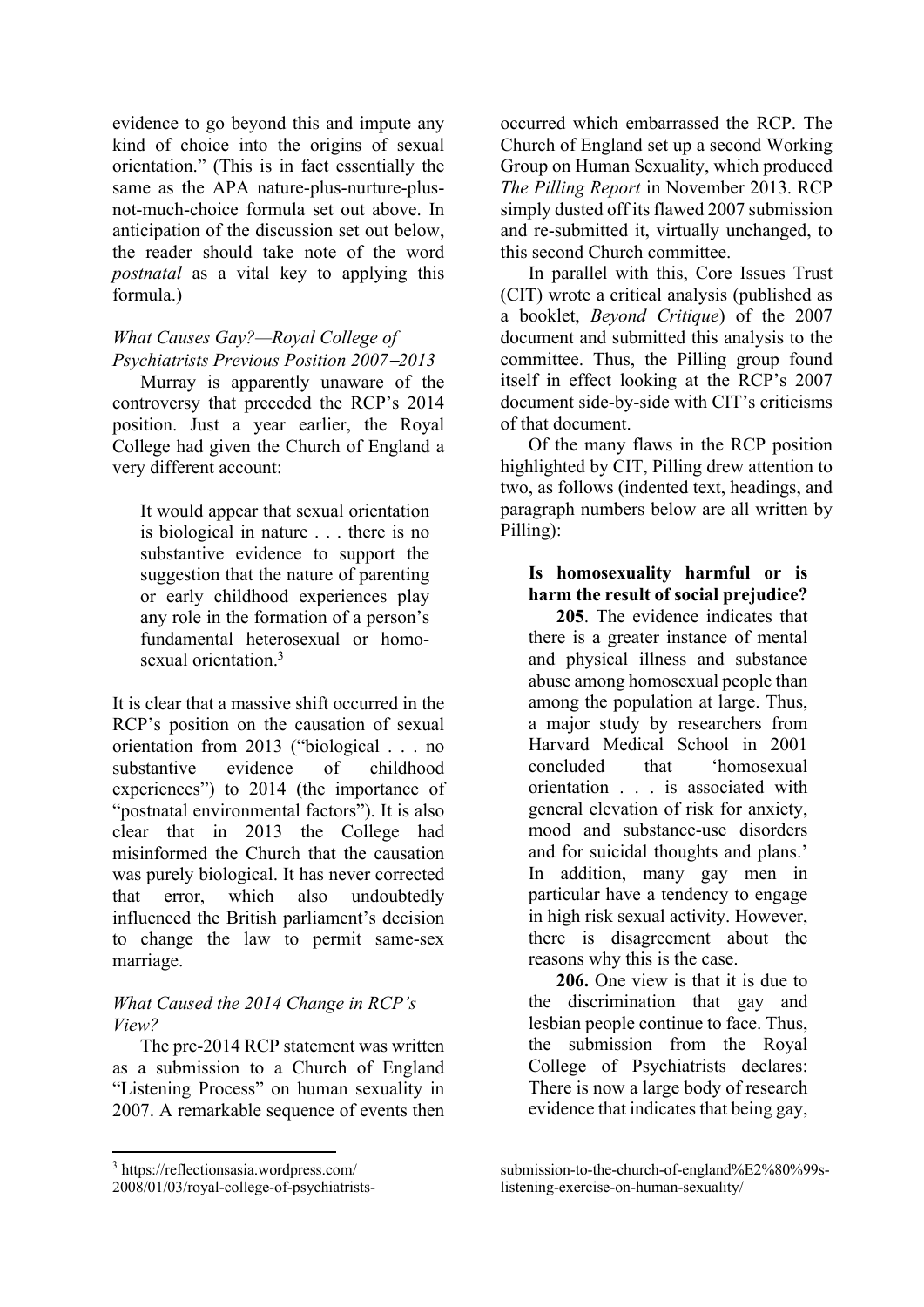lesbian or bisexual is compatible with normal mental health and social adjustment. However, the experiences of discrimination in society and possible rejection by friends, families, and others, such as employers, means that some LGB people experience a greater than expected prevalence of mental health and substance misuse problems.

**207**. On the other hand, the Core Issues Trust point out that the three scientific papers referred to by the Royal College of Psychiatrists at this point actually refuse to attribute the causation of mental health issues among gay and lesbian people to societal factors. For example, one paper cited states, "It may be that prejudice in society against gay men and lesbians leads to greater psychological distress . . . conversely, gay men and lesbians may have lifestyles that make them vulnerable to psychological disorder."

**208**. This would seem to indicate that a causative link between social prejudice and health issues among gay and lesbian people is neither proven nor ruled out by the evidence. But the alternative possibility that homosexual orientation and all it entails cuts against a fundamental, gender-based given of the human condition, thus causing distress is likewise neither proved nor ruled out by the available scientific evidence.

And secondly:

## **Is there an issue about the durability and stability of same sex relationships?**

**209**. There seems to be general agreement that, while there are undoubtedly examples of long-term, stable and sexually faithful relationships, gay, lesbian and bisexual relationships have tended to be less long-lasting than heterosexual ones, less sexually exclusive and more promiscuous. A key subtext of Jeffrey John's book *Permanent, Faithful, Stable*, for example, is the need for the Church to support permanent, faithful and stable relationships among bisexual and gay people, in order to counter some of the tendencies within the bisexual and gay community as a whole.

**210**. There is disagreement about the cause of these tendencies. As with the issue of health problems among gay and lesbian people, one explanation is the lack of social support until recently. Thus, the submission from the Royal College of Psychiatrists suggests: A considerable amount of the instability in gay and lesbian partnerships arises from lack of support within society, the church or the family for such relationships.

**211**. However as the Core Issues submission points out, the very paper which the Royal College cites to support its position states: We do not know whether gay male, same sex relationships are less enduring because of something intrinsic to being male or a gay male, the gay male subculture that encourages multiple partners, or a failure of social recognition of their relationships. The 'social experiment' that civil unions provide will enable us to disentangle the health and social effects of this complex question.

A remarkable aspect of this discussion is that on these two issues Pilling accepted Core Issues Trust's argument that the Royal College had misrepresented the evidence in the scientific papers that it had chosen to cite. Yet Pilling failed to comment on the most extraordinary fact of all: that all four of these texts—the above two claims by RCP that problems with LGB mental health, and brevity of relationship were largely society's fault, and the two scientific papers they cited,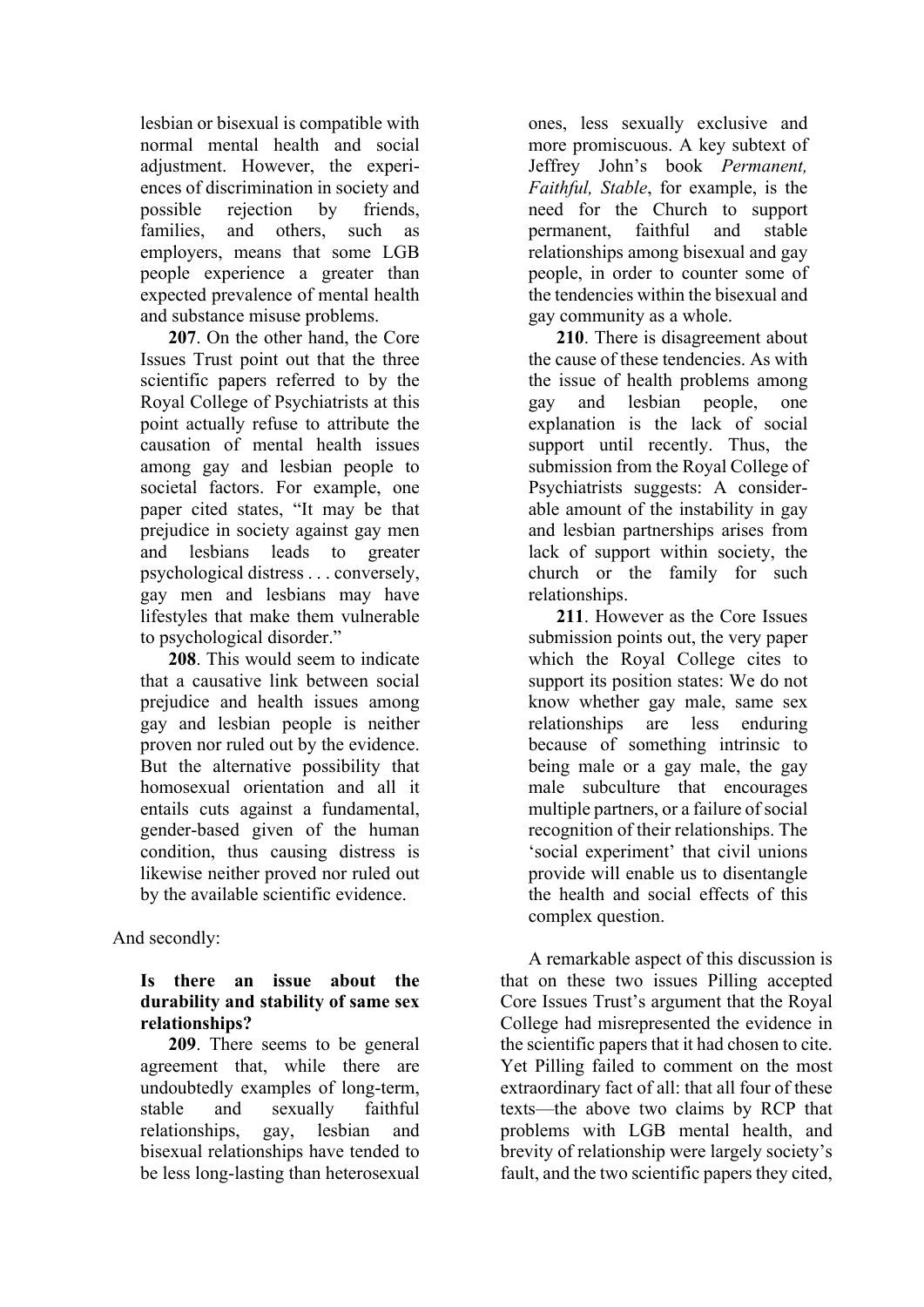which did not support their case—were written by the same person, Professor Michael King. His scientific papers are highly professional, but his application of them to the "gay" debate involved misrepresenting them—that is, misrepresenting even his own scientific work arguably for an ideological purpose.

CIT wrote to the president of RCP offering to work constructively with the College to produce a better position statement. They declined. RCP did take action covertly, however, by working with a representative from the National Institute for Health and Care Excellence (NICE) to craft a new statement which took significant account of the criticisms of CIT. The outcome was the 2014 statement. They did not publicise to CIT, the Church or the scientific community this major change; it is a nice irony, however, that this 2014 document so appreciated by Murray was shaped in part by Core Issues Trust.

Returning to the overall issue, we may make two important summary statements: (1) both **APA and RCP now support a model that affirms the importance of nurture as well as nature** in causing homosexuality (though RCP denied this causal relationship until 2014), and (2) **RCP have still not communicated to the Church of England the fact that they have twice misinformed the Church** (and, by extension, Parliament and the whole scientific world) by claiming that the cause of homosexuality is "biological" with no influence from environmental factors.

## *Murray's Hardware and Software Analogy*

In his continuing search for causes of "gay," Murray helpfully introduces the analogy of "hardware" (which can't be changed), and "software" (which can). These categories map logically on to the nature/nurture/choice model that is universally recognised. Nature is hardware, nurture is software, and he has now discarded choice (except for mention of a few religious conservatives who try to "smuggle" it back in (p. 30). He notes that

the increasingly prevailing opinion in western society today favours the unscientific "hardware-only" view—born that way. "What is certain," says Murray, "is that the question as to whether it is innate or a choice—hardware or software—has a profound effect on the sympathy which people are prepared to expend on the issue."

But *bang!*—he has stepped on a major tripwire. It is true that the assumption of innate causation profoundly affects the sympathy of people's response to gay. But nurture, not choice, is the logical candidate to play the role of software. Yet nurture has now been dropped from the model and replaced by choice. Choice is not a plausible cause of "gay," he says. "What child would want to be more of a target for bullies by being gay? . . . So the zeitgeist appears to have settled on the 'Born this way' theory. . . ." *Bang!* The zeitgeist has made the same mistake: If the cause is not choice, then it must be nature. Nurture has been airbrushed out once more.

# *Epigenetics*

Murray touches briefly on epigenetics, understanding it to be a search "to locate a gene variation that may cause homosexuality." This seems to presume that epigenetics is about finding a "hardware" outcome, whereas in reality epigenetic influences are essentially software—they are caused by environmental factors and are in principle reversible.

# *Restoring Nurture to the Model*

Murray is aware that his hardware/software discussion has been problematic; it involves "avoiding any glances at . . . the science" (p. 31). But he does not appear to have realised that the reason his exposition is unsatisfactory may be that it has lost contact with the true software—the "postnatal environmental factors" that shape sexuality during childhood—*as affirmed above by both APA and RCP*.

This issue is of crucial importance. If we restored nurture to its proper place in the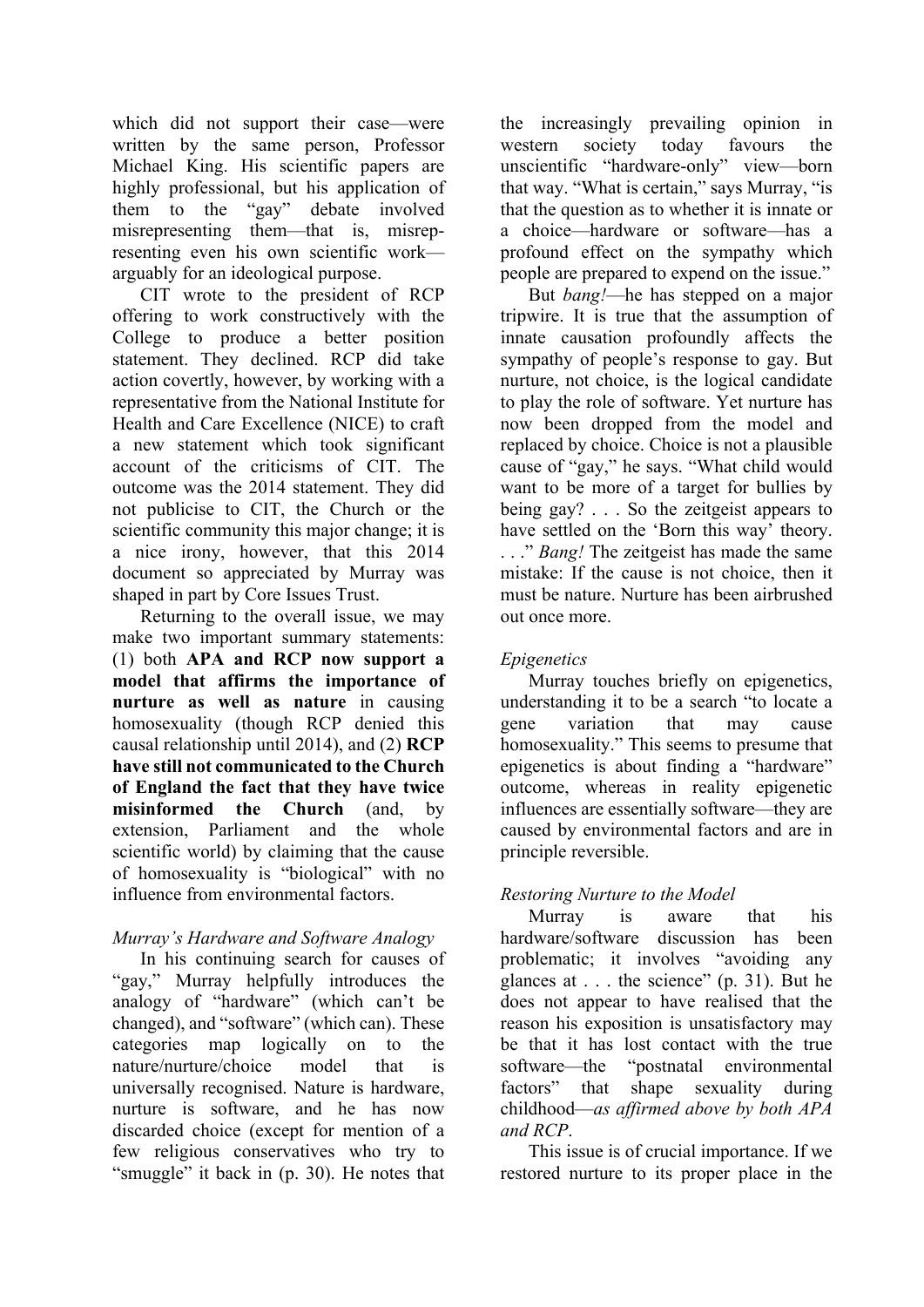model, what would science say to us? It would say that the nurture aspect comes logically and chronologically *after* the nature aspect—the time frames are different. We are by definition *not* "born *gay*" because at birth we have not yet encountered the *postnatal* nurture factors which will shape our sexuality *over time*. We may perhaps be born with a predisposition (hardware) that is more than usually sensitive to the slings and arrows (software) often experienced in childhood; or some individuals may have particularly distressing childhood experiences (software) (of which there are many examples in life and in the literature). But that is not being born gay. So, *our model involves a sensitive predisposition at birth followed by some traumatic experience during childhood.*

## *Testing the Model*

Our model should be capable of withstanding testing against a range of known facts: It would be consistent with a major national cohort study in Denmark by Frisch et al., which said, "Our study provides population-based evidence that childhood family experiences are important determinants of heterosexual and homosexual marriage decisions in adulthood."

So, nurture/software is an important determinant of sexuality. It would be consistent too with the highly regarded findings of E. H. Laumann et al., based on the U.S. National Health and Social Life Study (1994) that "a pattern of homosexuality similar to those of biologically-based traits such as lefthandedness or intelligence is exactly what we do not find" (p. 307). So, *not* hardware/ born that way. And (with reference to male homosexuality) the theory that "the environment in which people grow up affects their sexuality in very basic ways" is "exactly one way to read many of the patterns that we have found" (p. 309). Software again. The model also supports the findings of a thirty-year study by Wilson and Widom (2010) that men with histories of childhood sexual abuse were 6.75 times as

likely as controls to report same-sex sexual partners.

Not least, the model is compatible with the findings from studies of identical twins. Murray states that the sexuality of male twins "interestingly appears to be identical when they are." This would suggest "born gay" though he doesn't make this connection. But, uncharacteristically, he has made a category error here. The very opposite is the case: almost nine times out of ten, if one of a pair of identical male twins is gay, the other is not. Their sexuality is influenced mostly not by their shared nature but by their partly shared nurture. Finally, the software/nurture paradigm is compatible with the discipline of epigenetics as noted above.

In Murray's discussion of nature, nurture, and choice, the neglected middle child has been nurture. It is evident that, having introduced the concepts of hardware and software, Murray's discussion has been inconclusive, probably as a result of his initially defining software as nurture but then identifying it with choice. A most exciting project would be for him to revise his narrative in the light of the above observations, exploring in depth the "complex role" rightly identified by the APA for nurture, and its "postnatal" character as stated by the RCP, but neglected in the field of research and largely omitted from his own discussion.

# *Philosophical Considerations*

Murray comments that Aristotle's apparent view that homosexuality arises in some people from birth and others from "habituation" is close to the positions of APA and RCP, but he says, "The only point of difference is that a reputable twenty-first century source would be unlikely to define "habituation" as "such as in those who have been abused from childhood." But Aristotle may have been nearer the mark than Murray realises. Laumann (p. 345) found that both men and women who had been "touched sexually" in childhood were almost four times as likely as the general population to identify as homosexual or bisexual. This is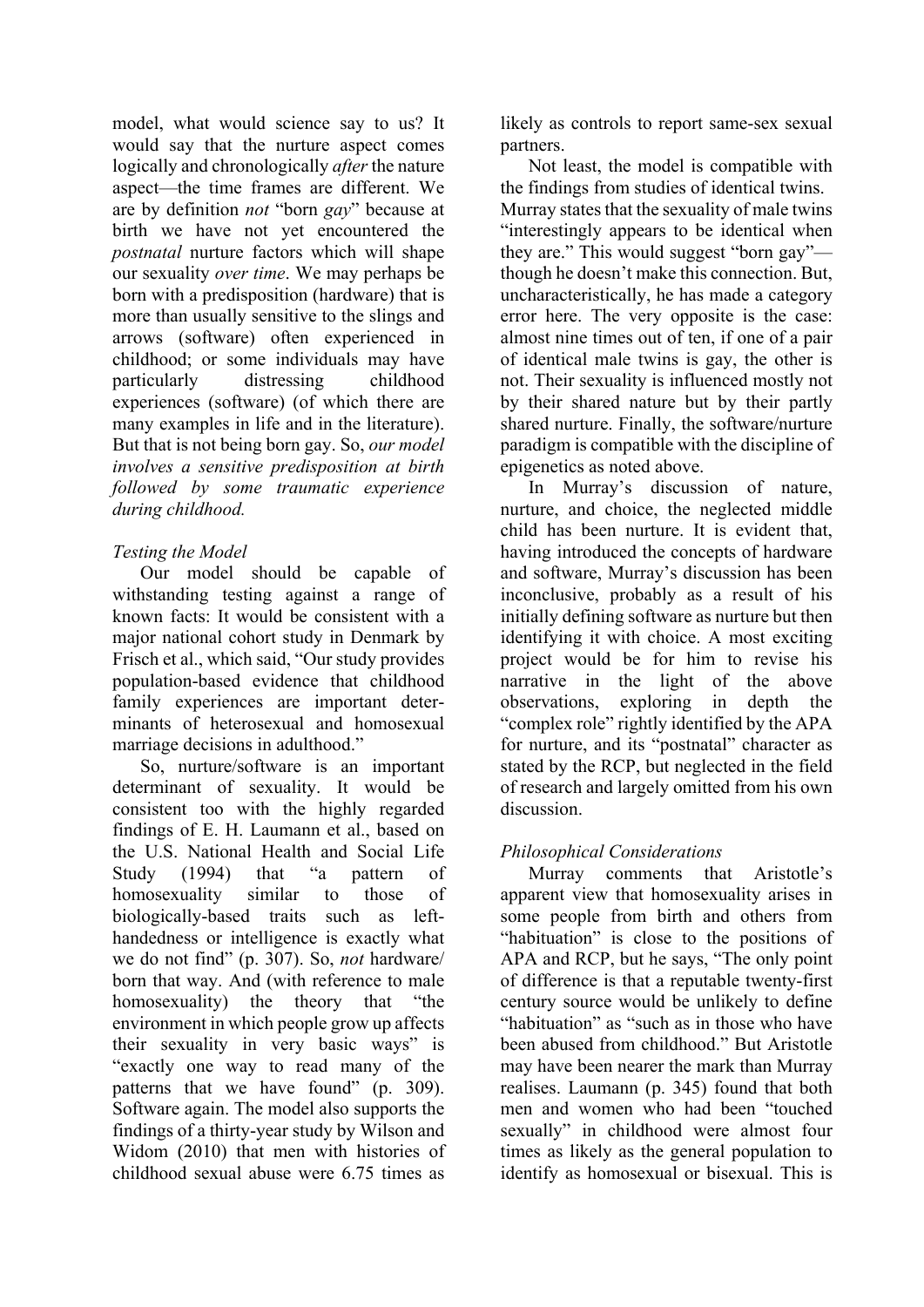further evidence of the influence of nurture factors in shaping the development of sexuality.

Murray reflects on "gays" (who want to be treated equally with others) and "queers" who want to be allowed to write their own rules (e.g., rejecting monogamy). He notes the incongruity of Tom Daley and Dustin Lance Black "having a baby" as if it were the most natural thing in the world, and touches on conflicting views within the gay "community" on a number of issues. Shortly after the Pulse nightclub massacre, a banner leading a gay pride parade in New York proclaimed that "Republican Hate Kills," forgetting that the Pulse perpetrator was a supporter of ISIS, not the Republican party. Intersections may sometimes be totally irrational.

Murray gives a brief and entertaining outline of the Marxist foundations that have led to the "gobbledegook make-believe masquerading as science." "After critical race theory and gender studies had done their work, was it not hard to explain why some things that seemed fixed (especially sex and race) were in fact social constructs whereas other things that may have seemed more fluid (not least sexuality) had become viewed as completely fixed? (p. 58). Fluidity of sexuality is a theme that he does not pursue further, unfortunately.

## **Women**

The second of Murray's four main themes is women. It consists largely of illustrating the absurdities that arise when the traditional categories of masculine and feminine are abandoned. Societal "self-delusion over biological reality" is leading us "to reorder our societies not in line with facts we know from science but based on political falsehoods pushed by activists in the social sciences." Sex has been exploited in the media, especially Hollywood. The very phrase "the casting couch" says much.

So, what happens when women's rights meet Hollywood realities? Among several examples Murray describes is Jane Fonda

being interviewed in 2007 on a show hosted by Stephen Colbert. At 69 Fonda was clearly keen to demonstrate to audiences that she still "had it." And so, during the interview she made a show of sexually stalking her host, enthusiastically whooped up by the audience. Murray devotes several pages to similar examples to illustrate the sexual degradation to which Hollywood had sunk by the early twenty-first century.

But "all this changed in 2017 with the first *Me Too* claims against Harvey Weinstein. At that stage there seemed to be a rapid consensus that any and all sexual advances against other people were intolerable. The new lines seemed to have been dug very deep as well as very fast." Suddenly a double standard had been revealed. A new morality had been established, but it had no agreed rules. So, Jordan Peterson suggested, "Here's a rule. How about no makeup in the workplace?" What was the purpose of makeup if not to make a person more sexually attractive? This was like red rags to a bull, and the media went into overdrive, accusing Peterson of saying that women were responsible for their own sexual assaults by virtue of wearing lipstick. Murray has no difficulty in showing how much hypocrisy underlies Hollywood's sexual reality compared with its selfproclaimed high values.

In business circles too, he gives examples where on the one hand, "equality" of women is preached, but, on the other, opportunities to claim the *superiority* of women are grasped when they present themselves. Christine Lagarde wrote, reflecting on the 2008 financial crash, "if it had been Lehman Sisters rather than Lehman Brothers, the world might look a lot different today."

One example of following an unscientific fad is what is known as "unconscious bias training," which is intended to ensure that minority groups get a fair chance of being recruited and promoted in employment. The most widely used instrument for this is the Harvard Implicit Association Test, which purports to enable people to identify who they may subconsciously regard as being in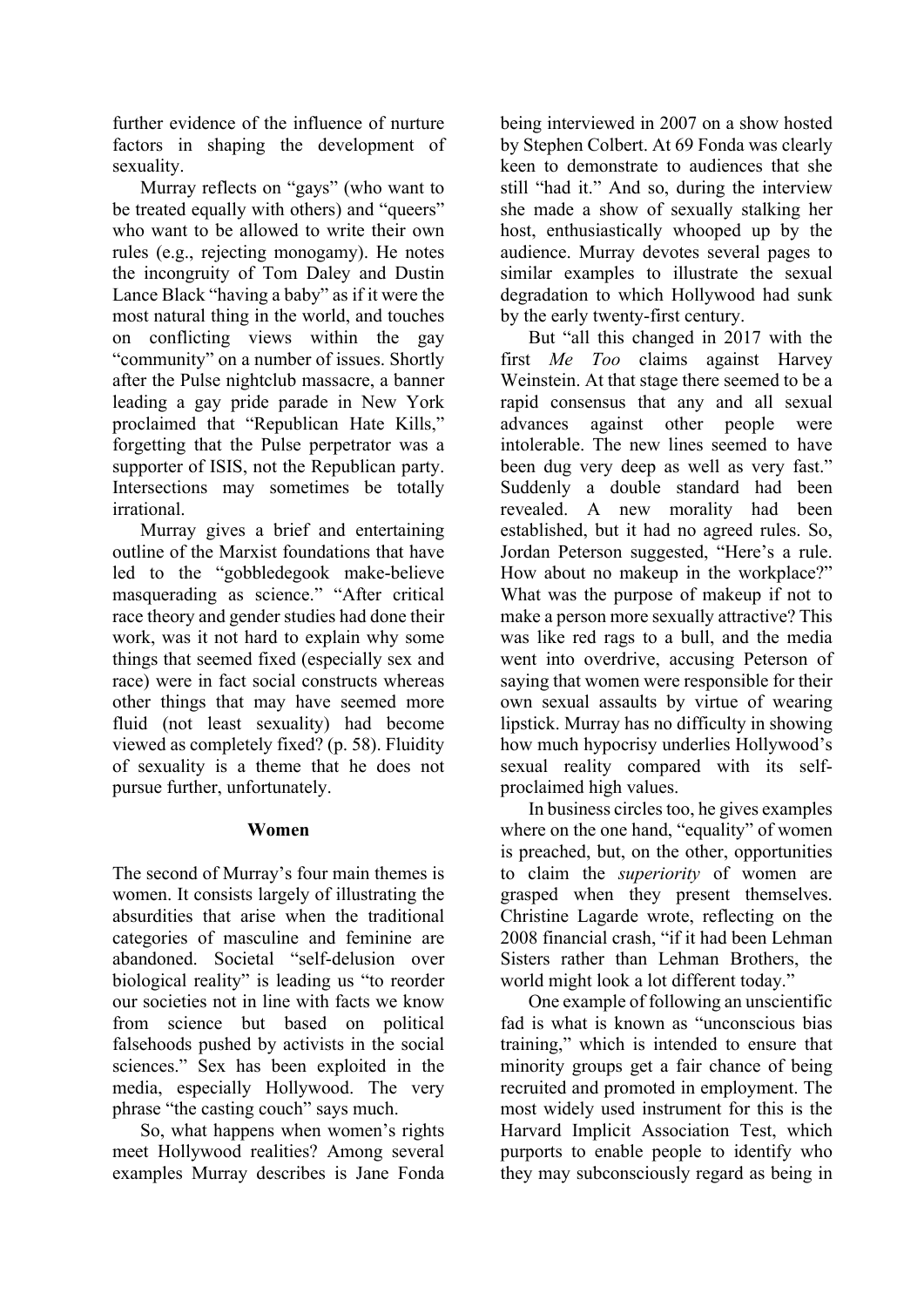an "in group" or an "out group." Murray asks with some irony whether if they find no such bias this is a failure or a success. He also gives an example of a friend of his who was asked if they would mind being given a pay rise in order to assist their employer in balancing the books as regards payment of minority groups.

A useful section deals with feminism, focusing particularly on some of the most popular feminist writers in recent times and making it clear that their thinking leaves much to be desired. Marilyn French claims that there is evidence that for about 3.5 million years the human species treated men and women equally. Then, about 6,000 years ago men began constructing "the Patriarchy," and for women it has "been downhill ever since." During the last 400 years things have got completely out of control, with men "mainly in the west" attempting to "tighten their control of nature and those associated with nature—people of color and women." Men are mounting "a global war against women." Women are rejecting this "toxic masculinity" and are demanding to be treated as "human beings with rights," including "that men not feel free to beat, rape, mutilate and kill them." This is the historical narrative taught by one leading feminist. Let the reader decide how closely it relates to their own experience.

In January 2019 this strong feminist thinking found its way into the official teaching of the American Psychological Association which claimed that 40 years of research showed that "traditional masculinity—marked by stoicism, competitiveness, domination and aggression, is undermining men's well-being. Not only is there no equivalent toxic feminism"; there is no way that these characteristics of manhood could be sensibly harmonised in a way that would be useful for daily life.

Murray asks (if indeed competitiveness is a male trait), "When is that competitiveness toxic or harmful, and when is it useful? Might a male athlete be allowed to use his competitive instincts on the racetrack? If so, how can he be helped to ensure that off the track he is as docile as possible?" (p. 103). (And, this reviewer would ask, is that docility always desirable in daily life—for example, if he and his girlfriend were attacked while walking down a dark street at night?) With these and other examples (soldier, firefighter, etc.) Murray exposes the farcical consequences of the direction in which the APA is going.

Finally, Murray prepares the ground for the chapter on trans, which will come at the end of the book. He returns to his analogy of hardware and software, saying that historically the differences between male and female were seen as a matter of hardware. Now it is being said that they are a matter of software—a person can change from one to the other. We are being not just asked, but expected, to radically alter our lives and societies on the basis of claims that our instincts tell us can't possibly be true.

## **Silicon Valley Is Not Morally Neutral**

Before moving on to his next main theme, Murray gives a brief overview of the practical out workings of some of these intersecting principles in Silicon Valley. It is frightening.

For instance, for all its preaching, Google has only 2% of African Americans in its workforce. And Asians make up 35%, compared with only 5% in the U.S. population. There is an issue here which has not been addressed by the politically correct establishment (nor by Murray): Is it the case that people from all racial groups in the world are equally equipped in terms of the qualities that should enable an employee in modern society to advance their career through promotion on grounds of merit?

But while the Googles of this world make attempts to ensure that their employee practices are fair, something deeply troubling is going on. Based on the assumption that inequality of outcome is caused by discriminatory attitudes, attempts are being made to develop an approach called Machine Learning Fairness. Machines, surely, will not engage in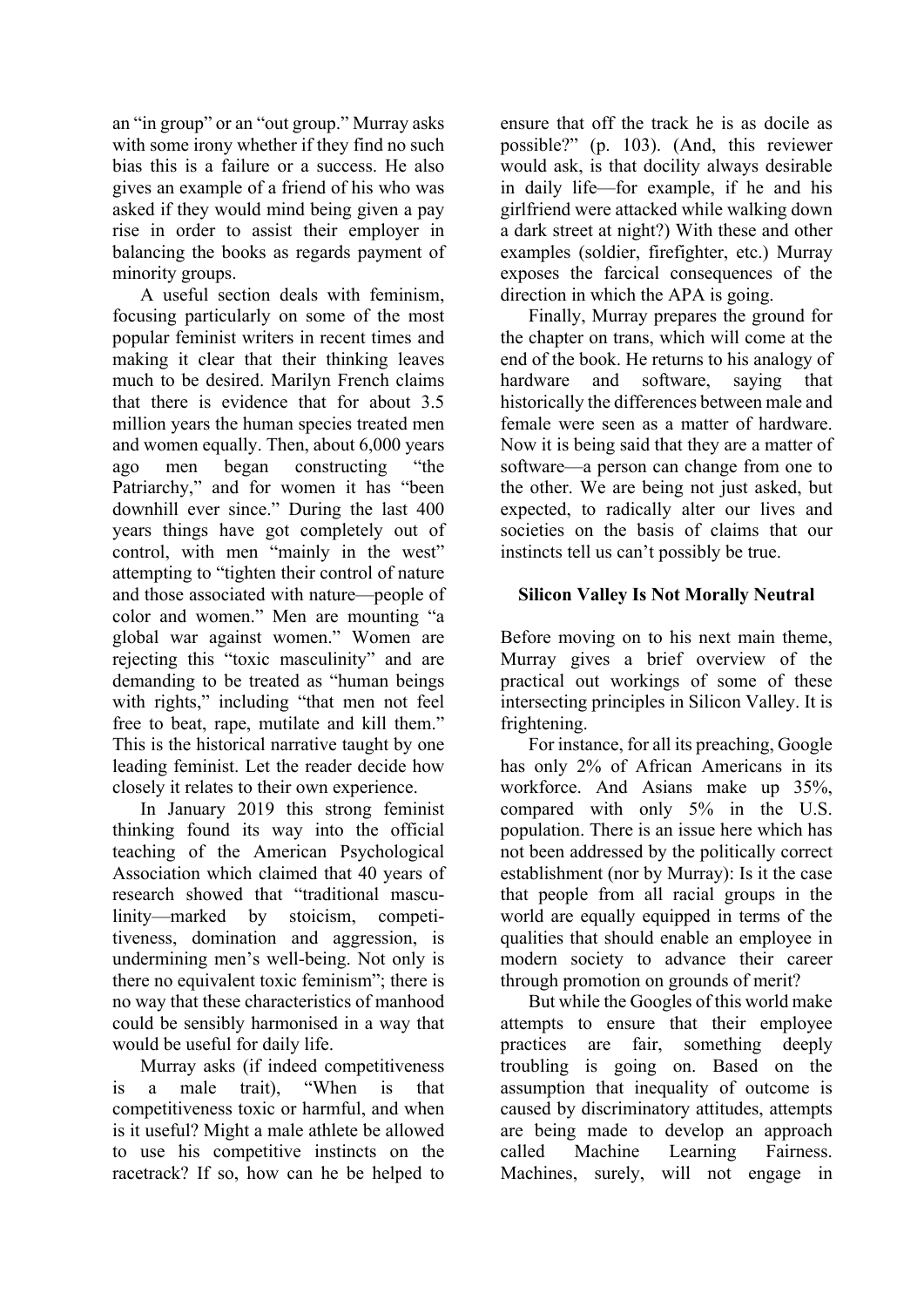discrimination? Murray explores this by means of computer searches—for example, asking the machine for pictures of "straight white couples" results in outcomes where couples are neither straight nor white. The machine has been programmed against "straight" and "white" because these are categories that are out of favour. The potential consequences of this kind of reverse apartheid are very sinister indeed.

## **Race**

On the question of race, Murray finds many similarities to the women and gay issues he has discussed. And many of the approaches to it equally incoherent. Universities have courses on "Black Studies," which celebrate "blackness." When it comes to "Whiteness Studies," however, the emphasis in one authoritative definition is on "problematizing whiteness." By a strange irony, the noble speech of Martin Luther King Jr. in 1963—that people should be judged by their character and not their skin colour—is reversed, and skin colour is everything.

For example, a decades-long tradition in a college in Olympia, Washington, was a one-day absence of non-white students from class to celebrate their identity. In 2017, however, the organisers flipped the arrangement, asking that all white people should stay away for the day. One lecturer objected, pointing out the difference between voluntary absence by oneself and absence enforced on others. He was verbally attacked, with students shouting obscenities and "Hey ho, hey ho, these racist teachers have got to go." The lecturer was humiliated, being made to move his hands in certain ways as though he were a puppet. A riot ensued, with the police being called. A few months later the lecturer and his wife (who taught in the same college) resigned.

On another occasion, at Rutgers University, a Black lecturer asked a Black student heckler, "Do facts matter?" His response was, "I don't need no facts." Murray suggests that this is an indicator of a deeper malaise in "Black politics," which argues that since Western society embodies some bad things, every element of it must be bad and must be replaced.

In another college, some Black students wrote a letter arguing for the banning of a speaker who had conservative views. They argued that the idea that there is a single Truth is a construct of the Euro-West, which regards Black and brown people as subhuman. Murray observes that the worrying thing is not that young people hold such views, but that they have been taught them. He is concerned that the belief that racism exists where in fact it does not, can easily spread from the universities to society, and "the ability to say racist things in pursuit of an alleged anti-racism has become utterly normalized."

An example of such absurdity is the casting of actors for the science fiction film *Altered Carbon*. An Asian man, Takeshi, dies and almost 400 years in the future is reborn into a different body, played by a different, Swedish-born actor. In the real world of our day this sparks a controversy why did they not choose an Asian actor? According to *Time* magazine it was wrong to cast a "white guy" in the role. *Time* had forgotten that this was Sci-Fi, with the character being given a different body, or "sleeve." In any case it seems absurd (to this reviewer) that the demand should be for an Asian actor. If Takeshi was a Japanese character, it would be inappropriate to make his new persona Indian, for example, even though both ethnicities were equally Asian. Those intersections again.

Murray's major point here is that yesterday it wasn't like this. Actors and singers of all ethnicities were accepted in theatres, cinemas, and concert halls in the twenty-first century. Yet in 2018 when the BBC announced that Broadway star Sierra Boggess would take the role of Maria in the music of *West Side Story*, there was "denunciation on social media." She would be a Caucasian displacing a Latina in one of the few roles "open to" the latter. Boggess stepped down with a grovelling apology,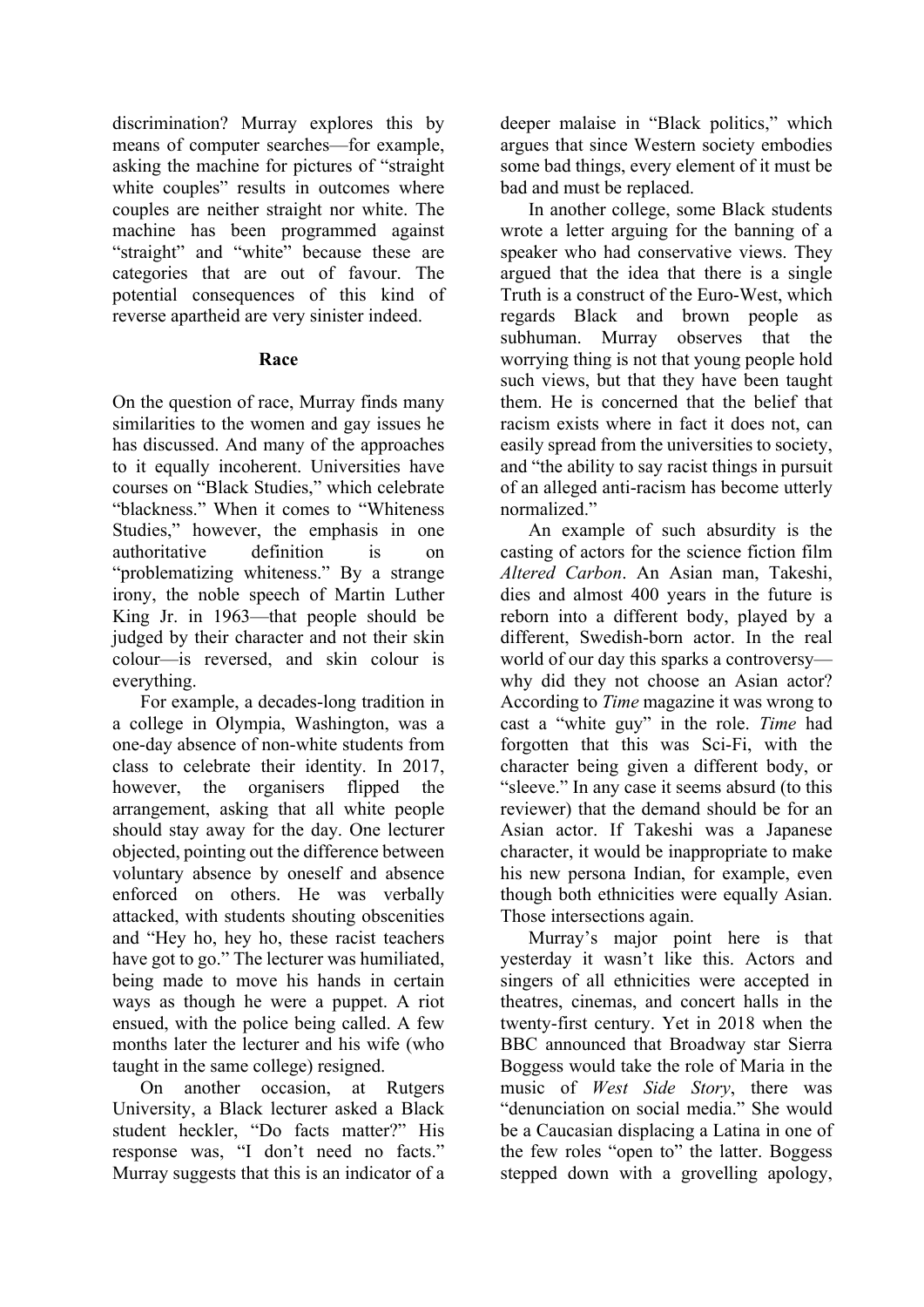saying that to do otherwise would be "a huge mistake." Murray comments, "A talented star had been bullied into submission. And in the name of "progress" and "diversity" the most regressive and undiverse thing imaginable clocked up another victory" (p. 143). He points out ironically that the same logic could be used to reserve some roles for white people. "Casting can either be colourblind or colour-obsessed, but it probably cannot be both" (p. 144).

Sharing of the good things between cultures could be very beneficial, but "sadly" a theory got there first—"cultural appropriation"—making it "not OK." Portland, Oregon, is described as having turned from being a "foodie paradise" because of the variety of its restaurants, to "a foodie warzone." People with the wrong DNA are considered to have no right to cook ethnic food.

Publishing houses now use sexual and racial quota systems rather than merit in deciding what books to publish. And politics can trump ethnicity. Black commentator Michael Eric Dyson said, "I bet a lot more Black people would support Rachel Dolezal than would support, say, Clarence Thomas."

Peter Thiel, a gay man, and Black actor Kanya West both declared their support for Donald Trump and then found themselves disowned by those communities. This "suggests that 'Black'—like gay—is in fact a political ideology." So, Whoopi Goldberg could say of Rachel Dolazel, "If she wants to be Black, she can be Black." Murray remarks that the implication of this is that "a Caucasian wearing bronzer but holding the 'right' opinions was more Black than a Black Supreme Court Justice [who] happens to be a conservative" (p. 156).

He gives multiple examples of people being punished for using language that is considered inappropriate—but only if used by white people. But he adds that "Asian privilege is currently being weighed up in the social justice scales" (p. 162).

In 2014 a group of Asian students gave evidence that their university's admission process routinely downgraded Asians under such vague factors as "likeability," even though the students had never even been interviewed.

Murray gives an interesting account of the controversy caused by publication of The Bell Curve, which posits different IQ averages for people of different ethnicities, with Asian-Americans and Ashkenazi Jews at the top. Neuroscientist Sam Harris admits having avoided contact with the authors, such was the vitriol of the debate. This does not bode well for the future, and Murray closes the chapter by saying that "people who jump up and down on this quietly ticking ground can have no idea what lies beneath them."

**Trans**

Murray comments that every generation does some things that to us looking back are "morally stupefying," such as the slave trade and using children to clean factory chimneys. What may be in that category for our time? He gives the example of Nathan Verhelst, born a girl and named Nancy. She had a grotesque upbringing. When she died, her mother said, "When I saw Nancy for the first time, my dream was shattered. She was so ugly . . . we never had a bond." In her thirties she had three sex-change operations, seeking peace of mind. But they did not work: "When I looked in the mirror I was disgusted with myself." So Nathan was euthanized by the state. Murray imagines a future person looking back saying, "So the Belgian health service tried to turn a woman into a man, failed and then killed her?"

Murray ponders the fundamental questions. What is trans? What makes someone trans? He notes that trans has become a "dogma" much quicker than gay, along with a demand to "make up the science around it." Campaigns to permit alteration of birth certificate to change people's sex at birth. Children taught that boys can have periods. "Crowd madness." Stonewall have a new t-shirt saying, 'Some people are trans. Get over it.' But are they? And should they? asks Murray.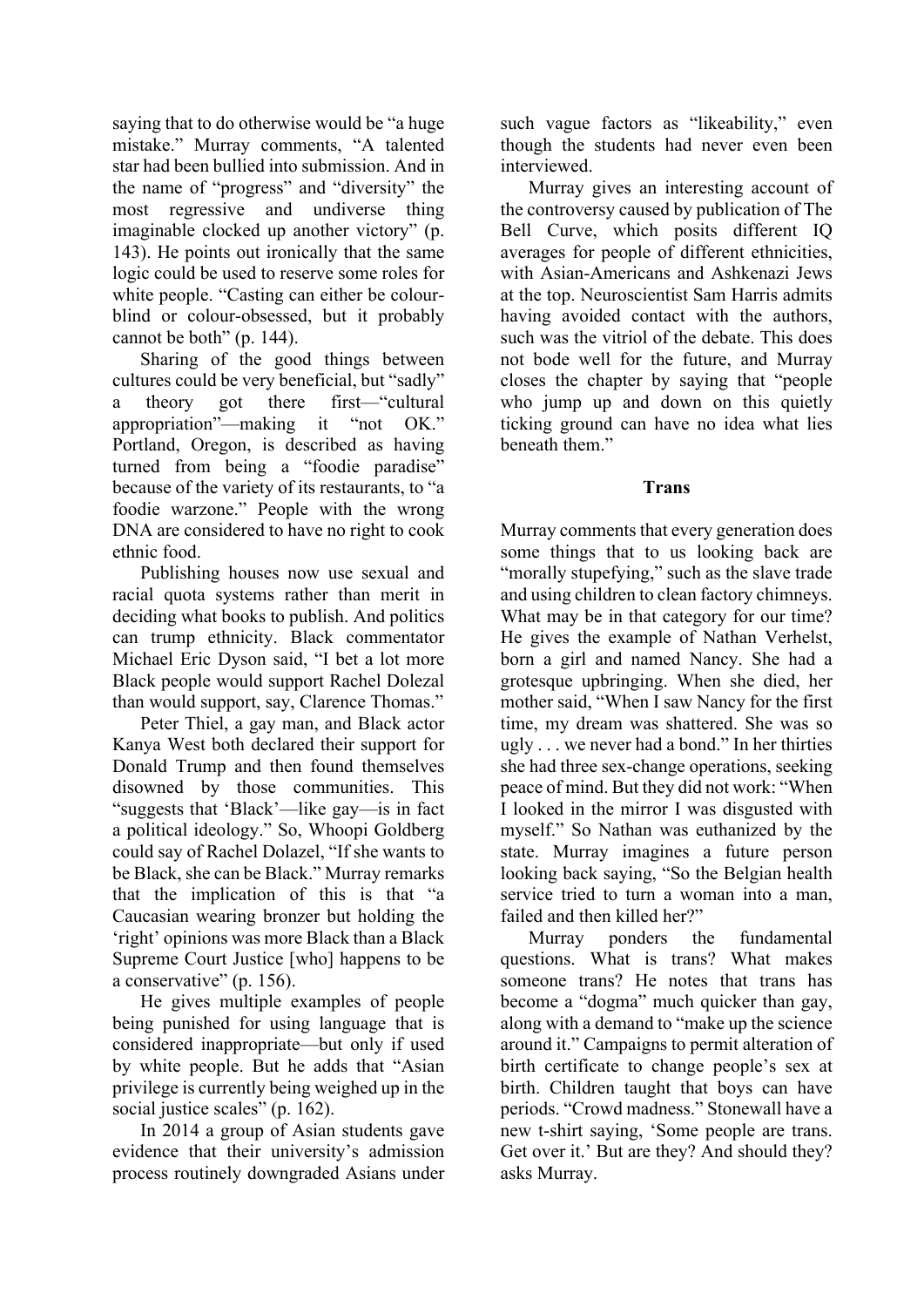He seeks to start from the known before venturing into the unknown. The phenomenon of intersex is a scientific fact in his terminology, hardware. He appears to side with those who prefer caution rather than early major surgery. Transsexualism is in another category. He sympathetically describes the experiences of James Morris. An army veteran from WWII, he became a successful journalist, happily married with five children. Murray describes Morris's experience of surgery in some of Morris's own words, including the retrospective comment, "I would take a knife and do it myself [if no surgeon were available]." Murray ponders the ethics of all this, observing that there is a big problem in "how to navigate the leap from biology to testimony." He sets out the diagnostic dilemma: If someone thought they were Lord Nelson and wanted an arm removed, could they be sane? And if not, what about a man wanting his penis cut off?

And though science has found no hardware reason why people want to change sex, "there is still a push—as with homosexuality—to move the issue from software to hardware" (p. 199). Activists had for years been trying to de-pathologize trans, when J. Michael Bailey stood "on top of the landmine" and faced deep opprobrium for advancing new opinions regarding causation.

Continuing his quest for causation, Murray comments that a man wanting to have his penis cut off could hardly be said to be making a "choice." "Yet even this does not 'prove' that trans is a hardware issue," he says. (Once more, he omits the possibility that nurture plays a software role in causation.) He muses that some people believe that trans is the new gay and fear being caught on the wrong side of history, "and in some sense the similarity is there. If there is nothing genetically different about gay people, then the only thing that signifies a difference is their behaviour. Gay people "are gay when they say they are and when they do the things that show people to be gay." But once again Murray omits the possible influence of nurture. What if the gay (or the trans) person is a young man who was sexually molested as a child, and his gayness, though not genetic, is not just "being gay when you say you are" but a daily experience of sexual desires whose origin lies in that early painful nurture?

Murray briefly discusses one fundamental difference between gay and trans—the irreversibility of the latter postoperatively. He is disturbed about the "cluster effect" of trans sweeping through schools and urges that questions about the age at which drugs and surgery are permitted are "worth contesting deeply." Many who identify as gender dysphoric in childhood will grow out of it, "many of them to become gay." This last observation suggests that trans may be the next stop after gay on the nurture/software train journey—a question surely meriting further research.

A case study supports this argument. James is a "very gay" man who thinks he may be trans. He progresses far down the road towards surgery but pulls back at the last minute. He says he is very glad he did. He wonders why suicide rates don't change between pre- and post-operative trans people. He feels he was put on an NHS conveyor belt towards surgical transition. "He was never offered any counselling" (of the type offered by Mike Davidson). It was very easy to get the drugs he wanted.

Murray comments that gay groups have generally supported trans rights as being part of their continuum but observes that many trans rights claims "profoundly undermine" the claims of the gay movement. "Some people are gay. Or possibly trans. Or the other way round. Get over it." He gives an anecdote of a young woman student at Hillary Clinton's alma mater, who decided to identify as a "masculine of centre gender queer person," with amusing contradictory consequences not narrated here.

## *The Feminist Tripwire*

There is inevitably a tripwire between trans and feminism. This makes sense, says Murray, because feminists who have stoutly defended their identity as a matter of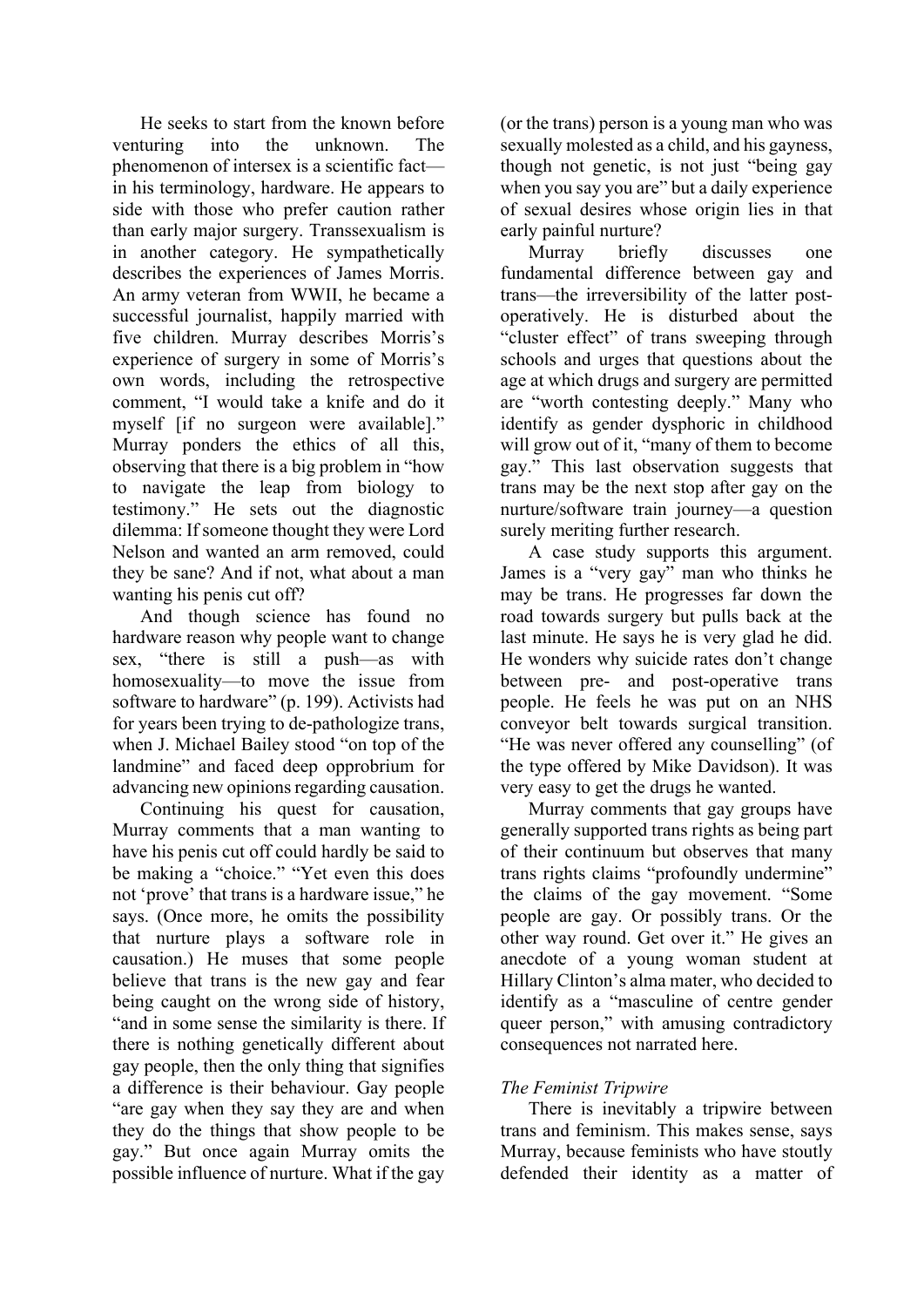hardware (fixed) can hardly accept the proposition that it is actually software and they could change. He recounts the experiences of feminists such as Julie Bindel, Julie Birchill, and Germaine Greer.

There is a particular poignancy in the well-known experience of Greer. Murray says that "insulting Greer, and indeed excommunicating her from the latest version of feminism became a rite of passage for a generation of women which had—whether they knew it or not—benefited from her trailblazing" (p. 215). In *Varsity* magazine, at Cambridge University (Greer's own alma mater in the 1960s) Eve Hodgson wrote an article headlined "Germaine Greer can no longer be called a feminist." According to its author, "Greer is now just an old, white woman who has forced herself into exile. Her comments are irreparably damaging, reflecting a total lack of regard for trans lives. Thinking what she thinks, she cannot be a prominent feminist any longer. She no longer stands for the same things we do" (p. 215).

# *Trans and Children*

Murray is concerned that children are so easily caught up in the idea of trans that it can spread without any justification, particularly in schools. In one example from the north of England, a 16-year-old girl told her parents first that she was gay . . . and then trans. When they attended a Parents' Day they discovered that the school was already using a boy's name and pronouns in dealing with their daughter.

A Scottish government document suggests that children should be able to compete in sports in the gender that they feel most comfortable in, and that parents should not be informed if their child wants to share a room with members of the opposite sex on school trips. All this, Murray remarks, in schools which have to get parental permission before issuing an aspirin to a pupil.

The internet abounds with people trying to push drugs and trans practices. Some of these people have become celebrities, with

TV updates as to how their transitioning is going. Murray refers to "a slide of acceptance which led the NHS in England to sign an agreement that NHS professionals 'will never suppress an individual's expression of gender identity.'" "The assumptions all continue to go in just one direction," says Murray. And many parents, especially in the U.S., are told by doctors that if they prevent their child from transitioning, the result will be suicide. He gives an example of supposed research into puberty blockers for children (not repeated here), which he says requires "a strong stomach" to read.

Murray considers that the current "stampede" into trans may lead to "an avalanche of lawsuits." Perhaps, indeed, it will require the forensic spotlight of the courtroom to bring people to their senses.

# **Conclusion**

Murray summarises his argument by saying that the activists who want to radically change society believe that the various "oppressions" he has discussed are interlocking, and if we can unweave them we shall be able to achieve social justice. "After which something will happen. Precisely what that thing is remains unclear. But in reality "the interlocking oppressions do not all lock neatly together" like a Rubik's cube. He is concerned that the "dogmatic, vengeful liberalism" of our day risks "undermining and even bringing down the whole liberal era."

Gay is not "the new Black." There is a complete disconnect between "gay marriage" and anti-miscegenation laws. One writer in a feminist journal suggested that Rachel Dolezal should be allowed to change race just as Bruce Jenner was allowed to change gender. But the argument that had worked for gender didn't work for race, and the directors of the journal were forced to resign.

An 18-year-old Texan girl taking testosterone in order to transition to male won a wrestling competition. Normally such